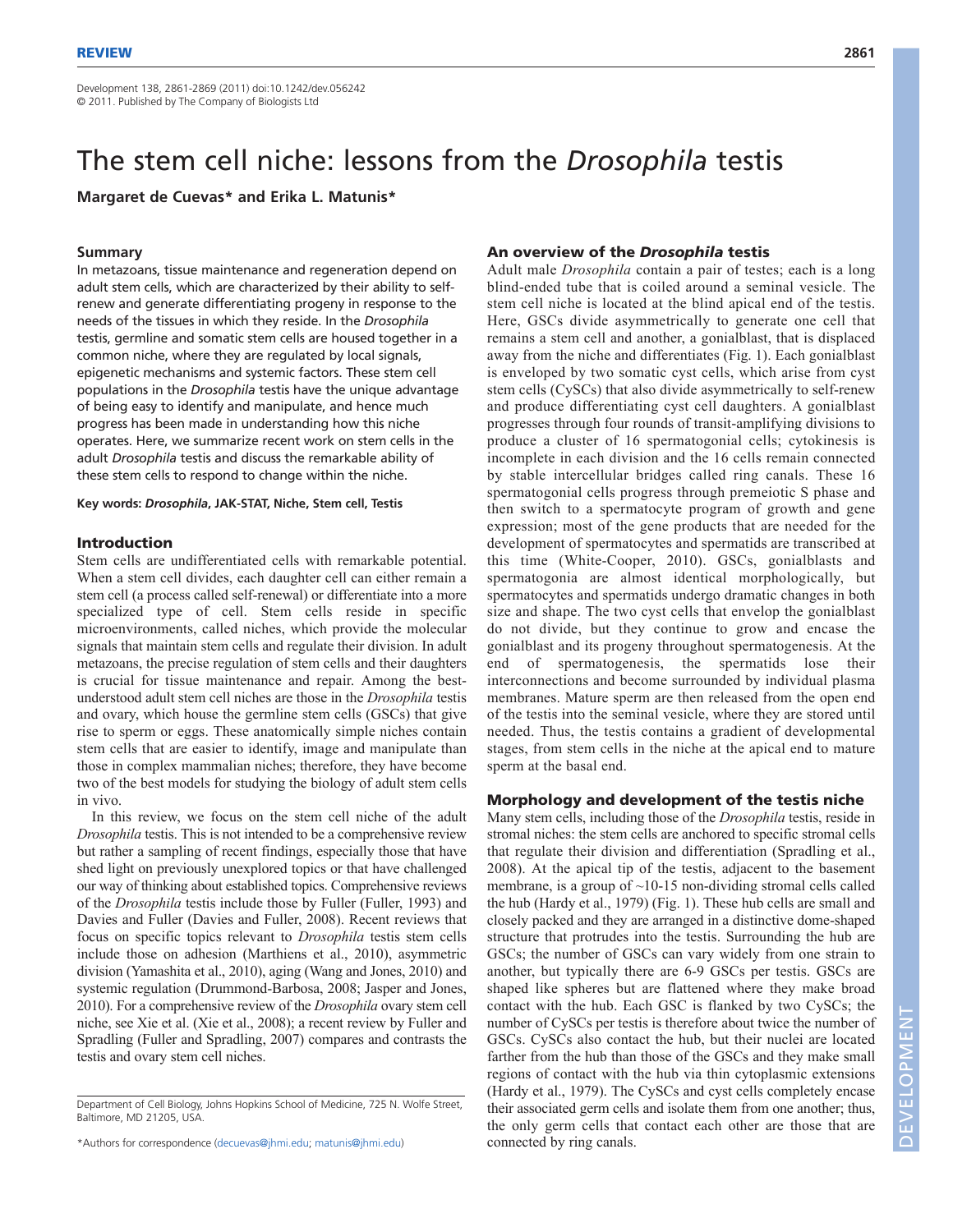

**Fig. 1. The** *Drosophila* **testis stem cell niche.** Stromal hub cells (green) adhere to the apical tip of the testis. Surrounding the hub are germline stem cells (GSCs, yellow) and somatic cyst stem cells (CySCs, blue), which share the niche. GSCs and CySCs divide and produce daughter cells that remain in the niche (self-renewal) or leave the niche and differentiate. GSCs give rise to spermatogonia (light yellow), which ultimately develop into sperm; CySCs give rise to cyst cells (light blue), which encase the developing spermatogonia.

The male gonad forms in mid-embryogenesis, when germ cells and somatic gonadal precursor cells (SGPs) coalesce to form a spherical gonad, and by the end of embryogenesis both hub cells and GSCs can be distinguished (Le Bras and Van Doren, 2006; Sheng et al., 2009b). Because the hub is not visible earlier, hub cell specification was thought to occur late in embryogenesis. However, recent work suggests that hub cells are specified much earlier in development, prior to gonad coalescence. Cells in the posterior midgut produce the ligand Delta, which activates the Notch signaling pathway in a subset of SGPs to specify hub cell fate (Okegbe and DiNardo, 2011). Epidermal growth factor receptor, which represses hub cell formation, is activated in posterior SGPs and restricts hub cell formation to the anterior of the gonad (Kitadate and Kobayashi, 2010). Hub cell specification also requires the gene *bowl*, which encodes a transcription factor (DiNardo et al., 2011). CySCs are also formed from SGPs, and the *lines* gene, which encodes an antagonist of Bowl, is required to prevent CySCs from expressing markers of hub cell fate (Hatini et al., 2005; DiNardo et al., 2011). Taken together, these studies suggest that CySCs and hub cells are derived from a common pool of precursor cells in the embryo, and that signaling through multiple pathways is required to specify the appropriate number of each cell type. The ability to follow its development at this level of detail makes the *Drosophila* male gonad one of the best models for understanding the process of niche formation.

## **Cellular mechanisms that regulate the** *Drosophila* **testis niche**

Stem cell niches provide the local signals that maintain stem cell fate. When stem cells divide, daughters that remain in the niche continue to receive these signals and self-renew, whereas daughters that are displaced from the niche no longer receive these signals and differentiate. Therefore, to maintain tissue homeostasis, the cells that comprise the niche must be maintained, and the number of stem cell daughters that remain in the niche, as well as the number of those that differentiate, must be regulated. In the *Drosophila* testis niche, both GSCs and CySCs adhere to the hub, and their divisions are precisely oriented to balance self-renewal and differentiation.

**Asymmetrically oriented GSC divisions rely on cell polarity** Testis GSCs, which are all mitotically active (Wallenfang et al., 2006), normally divide asymmetrically: one daughter cell stays in contact with the hub and retains the stem cell fate, whereas the other is displaced away from the niche and differentiates. This pattern of division results from the stereotypical orientation of centrosomes and spindles in GSCs (Hardy et al., 1979; Yamashita et al., 2003). During early interphase, GSCs contain a single centrosome located at the proximal end of the cell, next to the hub-GSC interface. Later in interphase, when the duplicated centrosomes separate, one centrosome remains anchored at the hub while the other moves to the distal end of the cell. Differential labeling of mother and daughter centrosomes in living testes has shown that the centrosome retained at the hub is the mother, whereas the daughter centrosome moves away (Yamashita et al., 2007). Both centrosomes keep their positions for the rest of the cell cycle; thus, in mitosis, the spindle is oriented perpendicular to the hub-GSC interface and the mother centrosome is retained in the daughter cell that remains at the hub. CySCs also divide asymmetrically but use a mechanism that is strikingly different from that used by GSCs (Cheng et al., 2011). The mitotic spindle in CySCs forms in a random orientation but then repositions in anaphase, when one spindle pole moves to the hub-CySC interface. Thus, as with GSCs, one daughter CySC remains attached to the hub while the other is displaced.

The mechanism controlling centrosome orientation in GSCs is intracellular and depends on polarity cues from the hub-GSC interface. Ultrastructural analysis of wild-type GSCs has shown that mother centrosomes are located near adherens junctions at the hub-GSC interface and are associated with a robust array of microtubules (Yamashita et al., 2007). Centrosomin, a centrosomal protein that tethers centrosomes to astral microtubules, and Adenomatous polyposis coli 2 (Apc2), which is thought to link astral microtubules to adherens junctions, are both required to anchor the mother centrosome to the hub-GSC interface; in GSCs lacking either protein, centrosomes are often misoriented, with neither located next to the hub (Yamashita et al., 2003; Inaba et al., 2010). Therefore, in wild-type GSCs it is likely that mother centrosomes are anchored by astral microtubules to adherens junctions at the hub-GSC interface. By contrast, new daughter centrosomes associate with very few microtubules, which might explain how they are able to move away from the hub. The polarity cue that positions the mother centrosome at the hub-GSC interface is likely to be the adhesion protein E-cadherin (Shotgun – FlyBase). E-cadherin is located exclusively at the hub-GSC interface, as is Apc2 (Yamashita et al., 2003; Inaba et al., 2010). However, when E-cadherin is expressed ectopically throughout the GSC cortex, Apc2 is also dispersed, and this dispersal of Apc2 results in a high frequency of misoriented centrosomes (Inaba et al., 2010). E-cadherin is therefore an important polarity cue for orienting centrosomes in GSCs.

In wild-type testes, GSCs with misoriented centrosomes are found occasionally, but misoriented spindles are almost never seen. What happens to GSCs with misoriented centrosomes? Time-lapse imaging of cultured live testes suggests that GSCs have a checkpoint mechanism for sensing and restoring centrosome orientation: GSCs with misoriented centrosomes do not divide, but instead pause until the correct orientation is restored and then continue dividing (Cheng et al., 2008). Thus, GSCs have robust mechanisms for ensuring that spindles are always oriented perpendicular to the hub, resulting in an asymmetric division. Surprisingly, GSCs are maintained and divide with correctly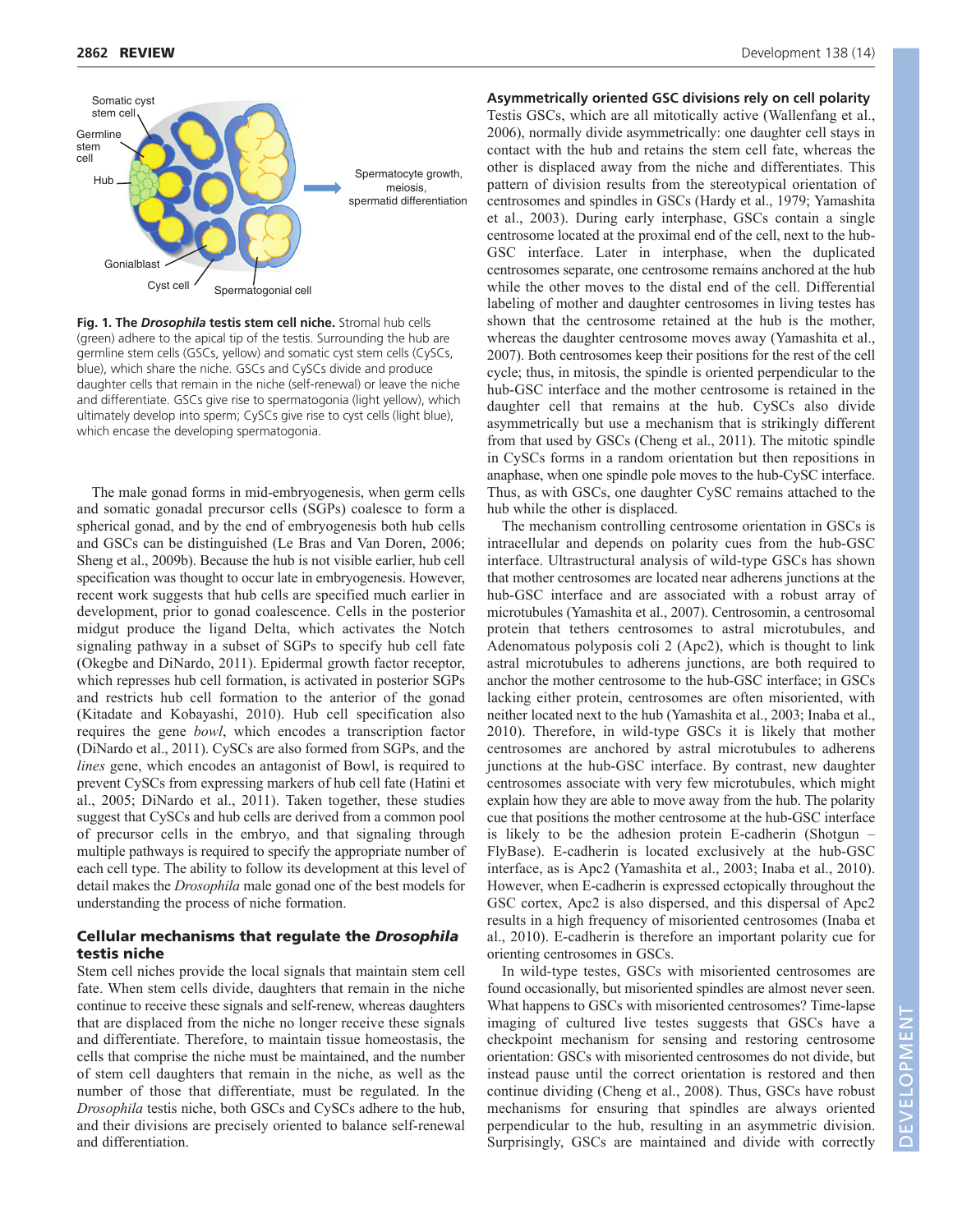oriented spindles even in the complete absence of centrosomes. In *Sas-4* mutants, which fail to replicate centrioles and therefore lack centrosomes, most GSCs still divide with spindles oriented perpendicular to the hub (Riparbelli and Callaini, 2011). This finding suggests that GSCs have a distinct 'back-up' mechanism for orienting spindles that enables them to divide asymmetrically in the absence of centrosomes. It is also possible that division orientation in GSCs without centrosomes is constrained simply by the shape of the cells within the tissue (Odde, 2011). *Sas-4* mutant CySCs have not been analyzed, so what happens to their division orientation in the absence of centrioles remains an open question. The analysis of CySC division orientation in agametic testes, where CySC shape is not constrained by neighboring GSCs, could also be informative.

As in the testis, centrioles in the *Drosophila* ovary are dispensable for GSC division and maintenance, but the mechanisms that orient divisions in wild-type GSCs may differ between the two sexes (Stevens et al., 2007). GSCs in the ovary divide asymmetrically, with spindles oriented perpendicular to the niche and with one pole of the spindle anchored near the niche (Deng and Lin, 1997). However, centrosomes in female GSCs do not remain anchored at the apical end of the cell during interphase, as they do in male GSCs. Instead, they appear to be randomly positioned until a mitotic spindle has formed (Stevens et al., 2007). Another difference is the role of the fusome, a germline-specific organelle, in orienting GSC divisions. During mitosis in female GSCs, the fusome is always located at the apical end of the cell, adjacent to the niche (Deng and Lin, 1997; de Cuevas and Spradling, 1998). The apical pole of the spindle is adjacent to the fusome, and the fusome is essential for spindle orientation; GSCs lacking Hu li tai shao, an essential component of the fusome, have misoriented spindles and no longer divide asymmetrically (Deng and Lin, 1997). In mitotic male GSCs, the apical spindle pole does not associate with the fusome (Sheng and Matunis, 2011), but the role of the fusome in spindle orientation has not been directly tested.

## **Adhesion molecules maintain cells in the niche**

Two distinct types of adhesion molecules are known to be required in the testis niche: those that anchor the hub to the apical tip of the testis, and those that keep the stem cells attached to the hub. At the point at which the hub attaches to the testis wall, the extracellular matrix (ECM) is thick and convoluted and makes extensive connections with hub cells, suggesting that the hub is held in place by adhesion to the ECM (Hardy et al., 1979). Recent findings suggest that integrins are likely to mediate this interaction. When integrin function is removed from somatic cells in adult testes, hubs are mislocalized or lost, and testes with reduced integrin function have mislocalized hubs that no longer adhere to the ECM (Tanentzapf et al., 2007; Lee et al., 2008). Importantly, even in embryos completely lacking integrin function, mislocalized hubs are still surrounded by asymmetrically dividing stem cells, as in wild-type embryos. Thus, integrins anchor the hub to the ECM but are not required for attaching stem cells to the hub or for orienting their divisions.

Conversely, E-cadherin is not required for anchoring the hub to the ECM, but it is essential for maintaining stem cells at the hub (Voog et al., 2008). GSCs lacking E-cadherin are rapidly lost from the niche, suggesting that adherens junctions mediate GSC adhesion to the hub in addition to their role in orienting centrosomes and spindles. E-cadherin is also required for CySC maintenance (Voog et al., 2008), but whether it plays a role in polarizing CySC divisions is not known. As in the testis, Ecadherin in the *Drosophila* ovary is present at high levels in the junctions between stem cells and niche cells, and ovarian germline and ovarian somatic stem cells (called follicle stem cells, or FSCs) are both rapidly lost when E-cadherin is removed (Song and Xie, 2002; Song et al., 2002). Ovarian FSCs, however, also require integrin-mediated adhesion for their maintenance (O'Reilly et al., 2008). Integrins localize at high levels to the basal surface of follicle cells, and FSCs that lack integrins detach from the basal lamina and are lost from the niche, although more slowly than FSCs lacking E-cadherin. No changes in E-cadherin levels are evident in FSCs lacking integrins, which suggests that the two adhesion pathways act independently to anchor FSCs to their niche.

# **The hub is not a static structure**

Hub cells in adult testes have not been found to divide or replicate their DNA, and the hub is usually described as a permanent structure (Hardy et al., 1979). It might not be a static structure, however. In young wild-type testes, the number of cells expressing hub cell markers does not change, but in agametic testes, in which all germ cells have been genetically ablated, the number of cells expressing hub cell markers increases significantly over time (Gönczy and DiNardo, 1996). No dividing hub cells are found even in these testes, which supports the idea that hub cells are postmitotic. Although markers for dividing cells do not label hub cells directly, marked cells are added to the hub periphery over time, suggesting that neighboring somatic cells can adopt a hub cell fate in agametic testes. In wild-type testes, similar experiments suggest that hub cells might turn over and be replaced by neighboring somatic cells, but these results are controversial. Marked cells can be incorporated into the hub as flies age, but the number of hubs that incorporate marked cells differs significantly between experiments (Voog et al., 2008; DiNardo et al., 2011). Therefore, although it is possible that CySCs can give rise to hub cells in wild-type testes, more experiments are needed to test this model. Whether this mechanism is sufficient to regenerate larger numbers of hub cells lost through damage is also unknown.

# **Stem cell maintenance during homeostasis**

To be maintained, stem cells must receive signals that prevent their differentiation and instruct them to self-renew. In stromal niches, in which stem cells are anchored to non-dividing stromal cells, the stromal cells are likely to be a source of these signals. In niches that contain more than one type of stem cell, one stem cell lineage might also receive signals from a different lineage. The *Drosophila* testis niche, which contains both GSCs and CySCs surrounding the hub, is an excellent system for analyzing the signaling pathways that maintain complex stem cell niches during tissue homeostasis.

# **Local signaling regulates stem cell adhesion and fate**

The Janus kinase-Signal transducer and activator of transcription (JAK-STAT) signaling pathway was the first pathway found to regulate stem cell maintenance in the *Drosophila* testis (Kiger et al., 2001; Tulina and Matunis, 2001). The *Drosophila* JAK-STAT pathway is activated by a secreted ligand, Unpaired (Upd); binding of Upd to its receptor causes STAT to be activated and translocate to the nucleus, where it regulates the transcription of STATresponsive genes (Hombria and Brown, 2002; Arbouzova and Zeidler, 2006). In the testis, Upd is expressed in hub cells and activates the JAK-STAT signaling pathway in adjacent stem cells (Fig. 2). When stem cells divide, daughter cells that remain in contact with the hub continue to receive the signal, whereas those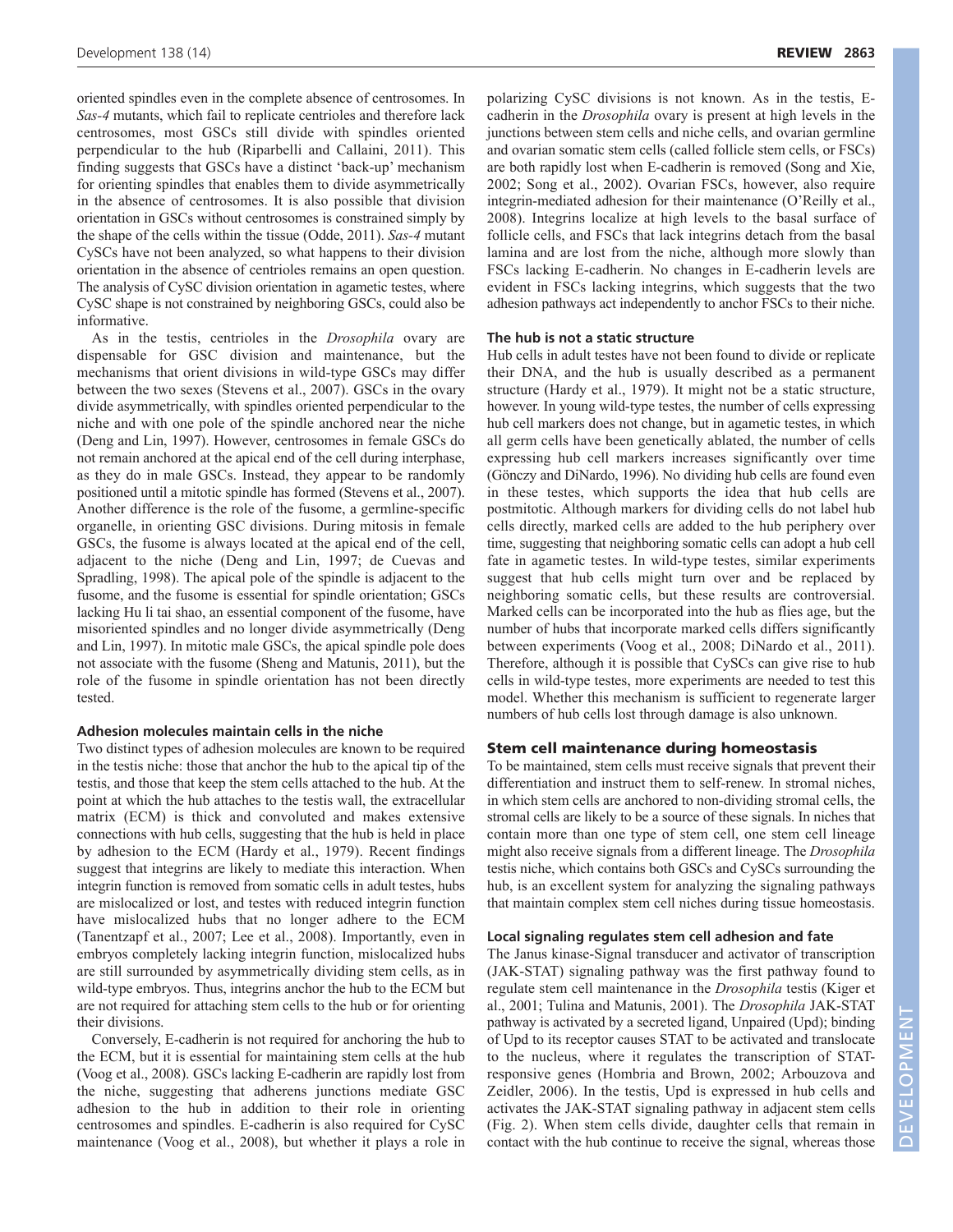

**Fig. 2. Local signals maintain testis stem cells.** Hub cells (green) secrete the ligand Upd, which activates JAK-STAT signaling in adjacent germline stem cells (GSCs) and somatic cyst stem cells (CySCs). In CySCs (blue), JAK-STAT activation is sufficient for CySC self-renewal. GSCs (yellow) are maintained by signals from both the hub and CySCs that independently regulate GSC self-renewal and adhesion to the hub. Two BMP ligands, Dpp and Gbb (produced by hub cells and CySCs), activate BMP signaling in GSCs, which in turn (via pMad) represses the differentiation factor Bam. By contrast, Bam is upregulated in differentiating daughters that are located further away from the hub. In CySCs, BMP ligands might be produced in response to activated STAT or one or more of its targets, as indicated by the dashed lines. Bam, Bag of marbles; BMP, Bone morphogenetic protein; Chinmo, Chronologically inappropriate morphogenesis; Dpp, Decapentaplegic; Gbb, Glass bottom boat; JAK, Janus kinase (Hopscotch – FlyBase), STAT, Signal transducer and activator of transcription (Stat92E – FlyBase); pMad, phosphorylated Mothers against dpp; Upd, Unpaired (Outstretched – FlyBase); Zfh1, Zinc-finger homeodomain protein 1.

that are displaced from the hub no longer receive enough signal to activate the JAK-STAT pathway at significant levels. JAK-STAT pathway activation is required intrinsically for the maintenance of both GSCs and CySCs: when STAT is depleted from all testis cells, both stem cell populations are completely lost, and individual GSCs or CySCs that lack STAT are also not maintained. Conversely, when Upd is misexpressed throughout the testis apex, both stem cell populations self-renew away from the hub. Based on these observations, JAK-STAT pathway activation was thought to be the critical event independently regulating the self-renewal of each population of stem cells. If this assumption were true, then one would expect that ectopic activation of STAT in germline or somatic cells would be sufficient to cause GSCs or CySCs to selfrenew outside the niche. For germline cells, however, this assumption is not true. When STAT is activated in germline cells outside the niche, no self-renewing GSCs are found away from the hub (Leatherman and DiNardo, 2008). By contrast, activation of STAT in somatic cells outside the niche causes testes to fill with ectopic CySCs, and these testes are also filled with self-renewing GSCs interspersed among the CySCs. Thus, the activation of STAT in just the somatic cells is sufficient for the self-renewal of both CySCs and GSCs.

These findings suggest that STAT-activated CySCs produce a signal that promotes the self-renewal of adjacent GSCs. This signal may be mediated by Zinc-finger homeodomain protein 1 (Zfh1) (Leatherman and DiNardo, 2008). *zfh1* is a target of activated STAT and is normally expressed only in CySCs and their immediate daughters. Ectopic expression of *zfh1* in cyst cells

outside the niche mimics the phenotype of ectopic STAT activation in these cells: testes fill with ectopic CySCs and GSCs that selfrenew away from the hub. Another target of activated STAT, *chronologically inappropriate morphogenesis* (*chinmo*), is also expressed in CySCs and produces ectopic CySCs and GSCs when misexpressed in cyst cells (Flaherty et al., 2010). *zfh1* and *chinmo* are required for CySC self-renewal, but neither is required directly in GSCs for their maintenance (Leatherman and DiNardo, 2008; Flaherty et al., 2010). Thus, STAT may regulate stem cell maintenance through different downstream effectors in the two populations of stem cells.

If STAT activation in GSCs does not mediate their self-renewal, then what does it do? Testes that are globally depleted of *stat* lose both populations of stem cells, but CySCs can be rescued by restoring *stat* expression in somatic cells (Leatherman and DiNardo, 2008). Surprisingly, despite the fact that they make no functional STAT, GSCs are also rescued in these testes (Leatherman and DiNardo, 2010). The *stat*-depleted GSCs no longer contact the hub, however; instead, they contact the layer of *stat*-expressing CySCs that now surrounds the hub. Despite this atypical arrangement, the *stat*-depleted GSCs continue to selfrenew and produce robust quantities of differentiating progeny. These results suggest that STAT activation in GSCs mediates adhesion to the hub rather than self-renewal. Consistent with this idea, in testes that are globally depleted of *stat*, GSCs show defects in adhesion and severe disruption of the hub-GSC interface before other signs of differentiation; even in GSCs that are still adjacent to the hub, E-cadherin is delocalized, centrosomes are misoriented and divisions are no longer oriented perpendicular to the hub. In light of these findings, GSCs might be lost in *stat*-depleted testes because CySCs are lost first, not because GSCs require STAT intrinsically for self-renewal. Moreover, in testes that are otherwise wild-type, *stat*-null GSCs might be lost because they lose their attachment to the hub and are replaced by wild-type GSCs, which are better able to adhere to the hub. Removing all CySCs from wild-type testes could be informative.

Another candidate pathway for regulating GSC self-renewal is the Bone morphogenetic protein (BMP) signaling pathway. In *Drosophila*, when BMP ligands bind to their receptors, Mothers against dpp (Mad) is phosphorylated and translocates to the nucleus, where it affects the transcription of target genes (Raftery and Sutherland, 1999; Affolter and Basler, 2007). Two BMP ligands, Decapentaplegic (Dpp) and Glass bottom boat (Gbb), are expressed in the hub and CySCs and activate signaling in the GSCs (Shivdasani and Ingham, 2003; Kawase et al., 2004; Schulz et al., 2004). As in the *Drosophila* ovary, BMP pathway activation is required in GSCs to repress transcription of the differentiation factor *bag of marbles* (*bam*). In both ovaries and testes, GSCs that lack downstream BMP pathway components upregulate *bam*, differentiate prematurely, and are consequently lost from the niche (Chen and McKearin, 2003; Kawase et al., 2004; Song et al., 2004). Intriguingly, in the testis, BMP signaling is activated not only in wild-type GSCs, but also in ectopic GSCs outside the niche; BMP signaling is also activated in *stat*-depleted GSCs and is required for their rescue by *stat*-expressing CySCs, as discussed above (Leatherman and DiNardo, 2010). Thus, BMP ligands might be one of the signals produced by STAT-activated CySCs that promote self-renewal in adjacent GSCs, but they cannot be the only signal required for GSC self-renewal. In the ovary, ectopic BMP pathway activation is sufficient for GSC self-renewal outside the niche (Xie and Spradling, 1998). In the testis, however, no extra GSCs are found either in or outside the niche when BMP signaling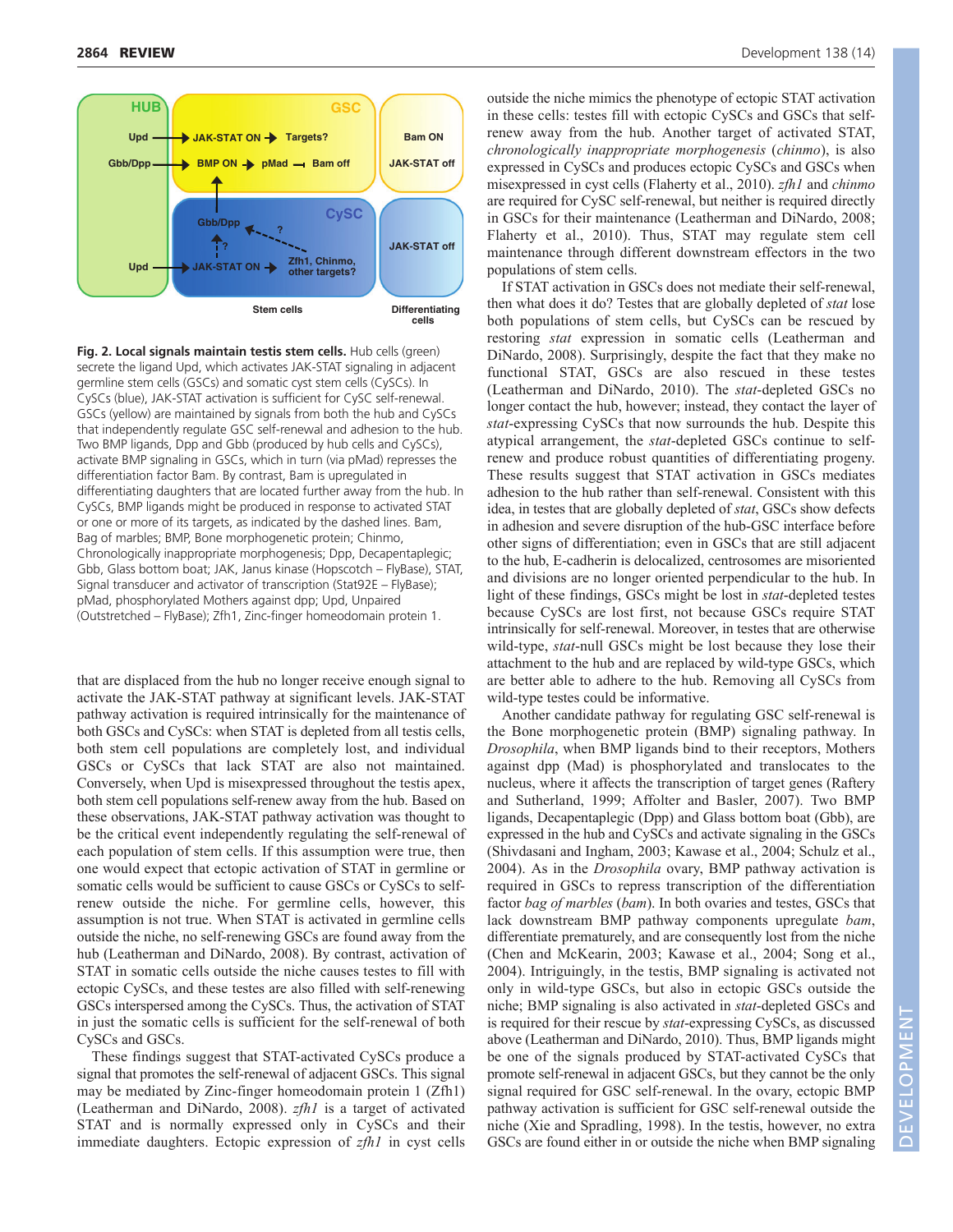is upregulated (Shivdasani and Ingham, 2003; Kawase et al., 2004; Schulz et al., 2004). Perhaps another signaling pathway is required; it is also possible that STAT plays a role in the maintenance of GSC fate that is obscured by its role in mediating adhesion to the hub. Activating the BMP and JAK-STAT pathways together in germ cells outside the niche might provide an answer; perhaps, in this case, GSCs would be able to self-renew away from both the hub and CySCs.

## **Stem cells are regulated by microRNAs**

MicroRNAs regulate protein translation by silencing or degrading specific mRNAs. In *Drosophila*, mature microRNAs are generated from precursors by the Dicer-1 RNase and double-stranded RNAbinding protein Loquacious (Lee et al., 2004; Förstemann et al., 2005; Saito et al., 2005). In the ovary, the microRNA pathway is required in both germline and somatic stem cells to regulate their division and self-renewal, suggesting that ovarian stem cell maintenance depends on microRNA-mediated gene regulation (Hatfield et al., 2005; Jin and Xie, 2007; Park et al., 2007; Yu et al., 2009). The requirement for microRNA pathway components in the testis has not been determined, but one specific microRNA, miR-7, could play a role in GSC maintenance. miR-7 targets the 3'UTR of *bam* mRNA and represses its expression (Pek et al., 2009). *miR-7* expression is repressed by Maelstrom (Mael), which is required for differentiation of the GSC lineage. In *mael* mutants, GSCs are unaffected, but spermatogonia fail to upregulate Bam, differentiate abnormally and often revert to GSCs (Pek et al., 2009). These results suggest that microRNAs promote stem cell maintenance by repressing specific differentiation factors, such as Bam, and that microRNAs are themselves tightly regulated in stem cell lineages.

## **Epigenetic mechanisms regulate stem cell maintenance**

Epigenetic mechanisms modulate chromatin structure without changing the underlying genomic DNA sequence. Both cell signaling and chromatin structure can participate in regulating cell fate, but how these two regulatory mechanisms are coordinated in endogenous niches remains largely unknown. Nucleosomes, the fundamental units of chromatin, contain DNA and histones and are regulated by two main classes of chromatin-remodeling enzymes: those that catalyze covalent modifications of histone proteins, and those that use the energy of ATP hydrolysis to alter histone-DNA contacts (Becker and Horz, 2002). In *Drosophila*, at least nine different ATP-dependent chromatin remodelers are currently known, which can act as repressors or activators of transcription by regulating chromatin structure (Bouazoune and Brehm, 2006). One of these remodelers, the nucleosome remodeling factor (NURF) complex, is essential for stem cell maintenance in the *Drosophila* testis (Cherry and Matunis, 2010). In GSCs, the NURF complex promotes the expression of STAT and inhibits the expression of Bam, thereby maintaining GSCs and preventing them from differentiating prematurely in the niche. The NURF complex is also required for the maintenance of CySCs. By contrast, it is not required in differentiating daughter cells, as spermatogonia and cyst cells differentiate normally without a functional NURF complex. In the *Drosophila* ovary, the steroid hormone ecdysone functions together with the NURF complex to promote GSC self-renewal and proliferation, suggesting that stem cells can be modulated systemically by steroid hormones that act directly on their intrinsic chromatin remodeling machinery (Ables and Drummond-Barbosa, 2010). It is tempting to speculate that similar mechanisms regulate stem cells in the *Drosophila* testis, although the role of ecdysone signaling in testis GSCs is not yet known.

Although the NURF complex may play a conserved role in stem cell maintenance in both males and females, this role is not a general property of all chromatin remodelers. ISWI, the ATPase subunit of the NURF complex, is a component of two other chromatin remodelers in *Drosophila*, neither of which is required for GSC or CySC maintenance (Cherry and Matunis, 2010). Mi-2, the core ATPase for another family of chromatin remodelers, is also dispensable for GSC maintenance in the testis. In the ovary, ISWI is required for the maintenance of GSCs but not FSCs; conversely, Domino, the ATPase subunit of the INO80 family of chromatin remodelers, promotes self-renewal of FSCs but is not required in GSCs (Xi and Xie, 2005). Taken together, these results suggest that each type of stem cell requires a unique constellation of epigenetic regulators and that additional changes in epigenetic regulation are needed as cells leave the niche and differentiate.

Other types of epigenetic mechanisms are likely to regulate *Drosophila* testis stem cells. In mammals, chromatin in embryonic and adult stem cells is thought to be maintained in a unique 'poised' status: genes that will be needed for subsequent differentiation are kept silent but poised for expression as differentiation ensues (Boyer et al., 2006; Guenther et al., 2007). These genes are labeled bivalently by opposing active and repressive histone modifications and although they recruit the transcription initiator RNA polymerase II (Pol II), it remains in a stalled position. Genome-wide analyses in the *Drosophila* testis, however, suggest that most differentiation-associated genes in stem cells contain only repressive histone marks or no mark; they contain no active marks or stalled Pol II (Gan et al., 2010). This distinct chromatin signature, which might reflect species or celltype specificity, is an exciting topic for future studies.

# **Stem cell maintenance following aging or damage**

To maintain tissue homeostasis throughout the lifetime of an organism, stem cells must be regulated in response to diverse physiological or pathological conditions. Stem cell niches must have mechanisms not only for regulating stem cells, but also for replacing stem cells lost through aging or damage to the tissue in which they reside. The *Drosophila* testis stem cell niche has the remarkable ability to regenerate GSCs even in testes that have lost all GSCs.

# **Differentiating cells can revert to stem cells**

In the *Drosophila* testis, the half-life of individual GSCs is  $\sim$ 2 weeks (Wallenfang et al., 2006). If lost GSCs were not replaced, testes in flies that are several weeks old would contain far fewer GSCs than testes in young flies, whereas in fact the number of GSCs per testis is only slightly reduced in old flies (Wallenfang et al., 2006; Boyle et al., 2007). Therefore, wild-type flies must have mechanisms for maintaining the GSC population by replacing lost GSCs (Fig. 3). Theoretically, lost stem cells can be replaced either by dedifferentiation, which is the reversion of a differentiating cell to a stem cell, or by symmetric self-renewal of a remaining stem cell to generate two daughter stem cells. Direct evidence for both of these mechanisms has been found in testes from flies that have been genetically manipulated to induce a high rate of GSC loss, as well as in wild-type testes. Although rarely employed during homeostasis, both mechanisms are likely to maintain GSC numbers in testes that are aging or recovering from damage.

Rapid loss of GSCs from the testis niche can be induced genetically by removal of the stem cell maintenance factor STAT or by ectopic expression of the differentiation factor Bam (Brawley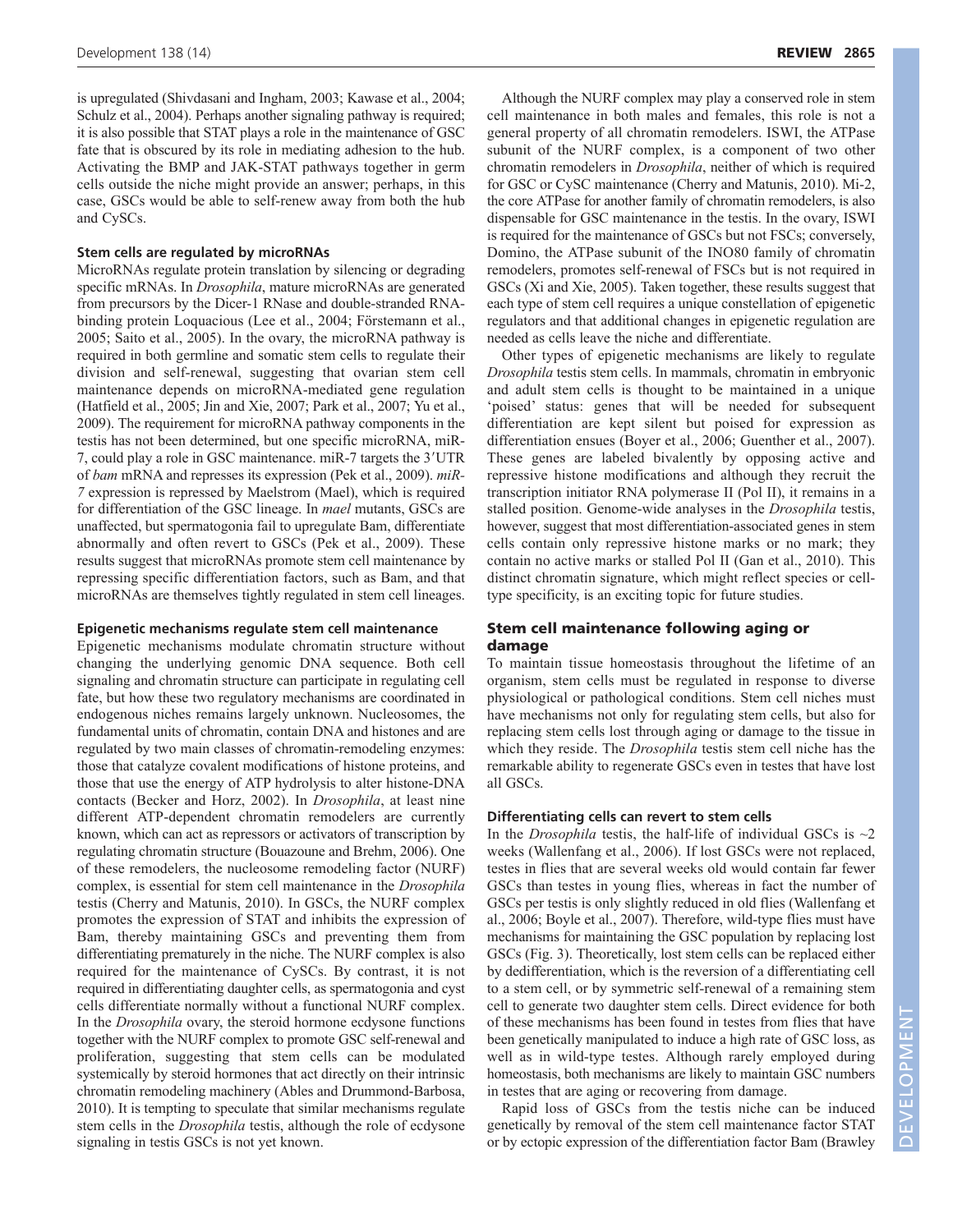

**Fig. 3. Multiple mechanisms maintain the testis GSC population.** Testis GSCs (yellow) divide asymmetrically, with spindles (red) oriented perpendicular to the hub (green). Asymmetric division can result in an asymmetric outcome (giving rise to one self-renewing GSC and one differentiating daughter) or in symmetric renewal (the displaced daughter returns to the hub). GSCs can also arise from reversion of spermatogonia or they can be lost from the niche. These various mechanisms are regulated by local and systemic factors to maintain the GSC population during homeostasis and following perturbations to the niche.

and Matunis, 2004; Sheng et al., 2009a). In both cases, GSCs are lost via differentiation, but they can be restored via dedifferentiation when conditions in the niche are returned to normal. These studies suggest that gonialblasts and spermatogonia are capable of reverting to GSCs. In addition to reversing their fate, interconnected spermatogonia must also close their ring canals and separate into single cells to form functional GSCs (Cheng et al., 2008) (Sheng and Matunis, 2011). Dedifferentiation occurs by a similar mechanism in the *Drosophila* ovary (Kai and Spradling, 2004) and also in the mouse testis, where clusters of interconnected spermatogonia fragment into single cells during GSC regeneration (Barroca et al., 2009; Nakagawa et al., 2010).

In *Drosophila*, testes that contain only spermatocytes are not able to regain GSCs (Brawley and Matunis, 2004), which suggests that spermatocytes, unlike gonialblasts and spermatogonia, cannot dedifferentiate into GSCs, most likely because their chromatin has transitioned irreversibly towards a terminally differentiated state. Spermatogonia do not have to contact the hub to revert but can move back to the hub from a distance, displacing the somatic cells that surround the hub as they move (Sheng et al., 2009a). Although hub contact is not required, reversion might depend on contact with CySCs. In support of this idea, nearly all testes are able to recover GSCs following manipulation of Bam, which triggers loss of GSCs only; however, far fewer recover after STAT manipulation, which depletes both GSCs and CySCs (Brawley and Matunis, 2004; Sheng et al., 2009a). Furthermore, after STAT manipulation, GSCs repopulate the niche only in testes that also regain CySCs. CySCs could produce a regulatory signal that promotes spermatogonial dedifferentiation, or they could play a physical role in breaking apart interconnected spermatogonia. It is also possible that CySCs are required not for the process of dedifferentiation, but for maintenance of the repopulating GSCs.

The mechanisms that regulate dedifferentiation are poorly understood, but it is likely that the JAK-STAT signaling pathway is required (Sheng et al., 2009a). This pathway is normally inactive outside the niche; however, in testes undergoing dedifferentiation after manipulation of Bam, STAT is upregulated in some spermatogonia near the hub. Moreover, spermatogonia that express an inhibitor of JAK-STAT signaling do not repopulate the niche as efficiently as uninhibited spermatogonia. Therefore, JAK-STAT pathway activation could be required for dedifferentiating cells to re-establish contact with the hub or to transition to a GSC fate. Although the precise mechanism is unclear, these results suggest that dedifferentiation is a regulated process that depends on local signals from the niche and not on chance encounters between differentiated cells and the hub.

Dedifferentiation has been characterized not only in genetically manipulated testes, but also in wild-type testes. Although dedifferentiating spermatogonia are rarely seen in healthy testes from young flies, the frequency of dedifferentiation increases dramatically in flies that are old or recovering from exposure to X-irradiation (Cheng et al., 2008). Dedifferentiation is therefore an important mechanism for maintaining tissue homeostasis in aging or damaged testes. Interestingly, a much higher frequency of misoriented centrosomes is found in GSCs that arise from dedifferentiation than in constitutive GSCs, suggesting that centrosomes do not orient towards the hub as dedifferentiating GSCs re-enter the niche. However, the frequency of misoriented spindles is not much higher in GSCs that arise from dedifferentiation than in constitutive GSCs. This suggests that both dedifferentiating and constitutive GSCs wait until their centrosomes are correctly oriented before entering mitosis. Since the frequency of dedifferentiation increases as flies age, centrosome misorientation in dedifferentiating GSCs could contribute to the decline in the stem cell division rate that is seen in old flies (Wallenfang et al., 2006; Boyle et al., 2007; Cheng et al., 2008).

#### **Stem cells can be replenished via multiple mechanisms**

In unperturbed wild-type testes, most GSC divisions are stereotypically oriented and result in an asymmetric outcome: mitotic spindles are oriented perpendicular to the hub, and only one daughter cell stays attached to the hub and self-renews. Symmetric divisions, with spindles oriented parallel to the hub, are almost never seen, except in *stat*-depleted GSCs that self-renew away from the hub (Leatherman and DiNardo, 2010) or in mutant GSCs with missing or misoriented centrosomes (Yamashita et al., 2003; Inaba et al., 2010; Riparbelli and Callaini, 2011), in which misoriented spindles are more frequent. GSCs dividing with misoriented spindles could potentially result in an asymmetric or symmetric outcome, depending on how many daughter cells remain attached to the hub and self-renew. A GSC dividing with properly oriented spindles can also produce a symmetric outcome if the daughter cell that was initially displaced from the hub moves back to the hub and regains hub contact after mitosis (Sheng and Matunis, 2011). However, in unperturbed young testes – and even in mutant testes with many misoriented divisions – the number of GSCs generally remains constant or changes only modestly (Yamashita et al., 2003; Inaba et al., 2010; Riparbelli and Callaini, 2011) (Sheng and Matunis, 2011). Therefore, during homeostasis, divisions that give rise to two GSC daughters are likely to be balanced by loss of GSCs from the hub. In aging or damaged testes, however, symmetric renewals could be a means of replacing lost GSCs.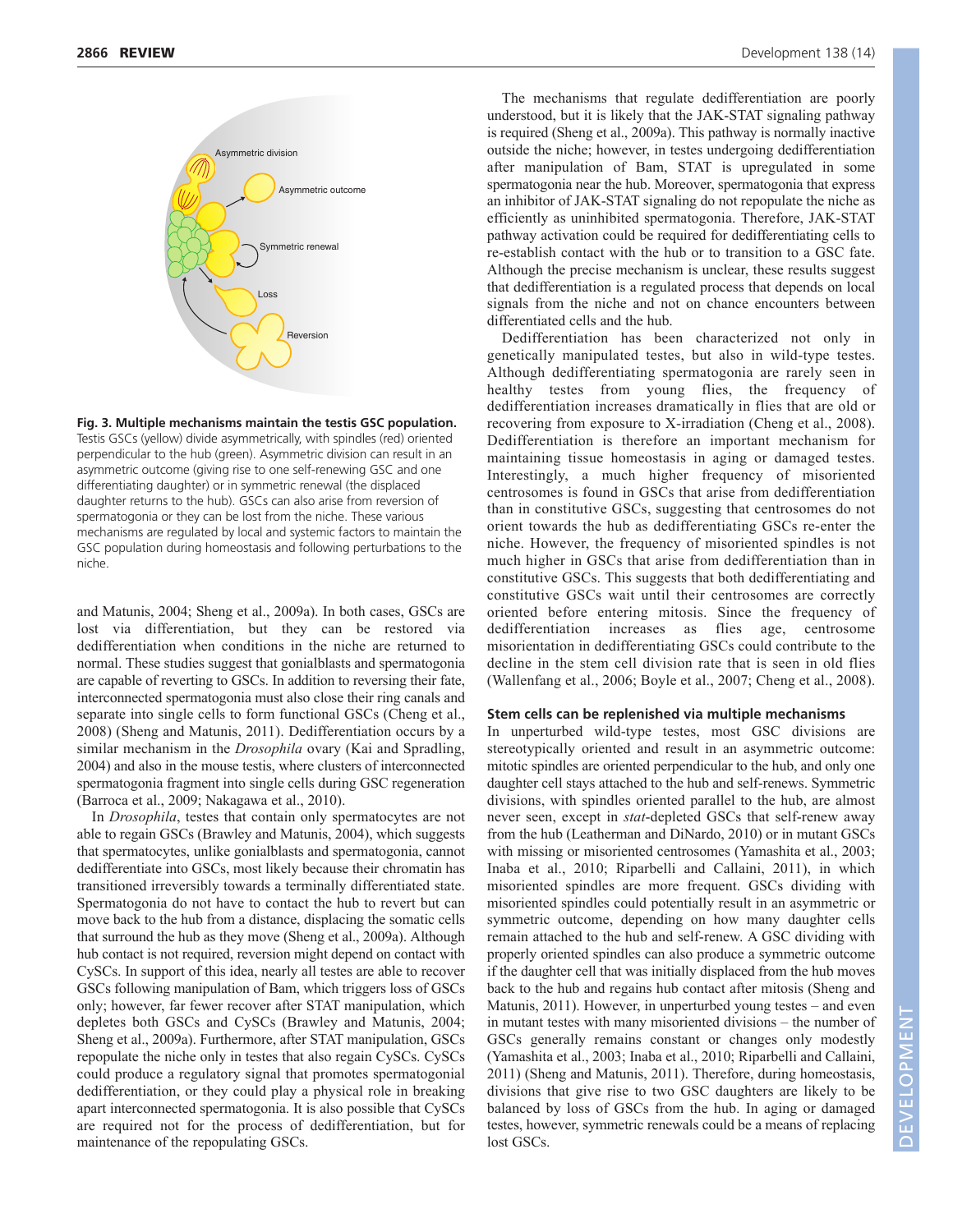Symmetric renewals arising from misoriented spindles can also replace lost GSCs in the *Drosophila* ovary (Xie and Spradling, 2000). These findings suggest that lost GSCs can be replaced by multiple mechanisms in both sexes, and the frequency of replacement is likely to be regulated in response to aging, damage or other changes in the GSC content of the niche. In the mouse testis, stem cells are also lost and replaced stochastically on a time-scale of weeks, and stem cell loss is likely to be balanced by both symmetric renewal and dedifferentiation (Klein et al., 2010). Together, these findings support the idea that the GSC pool is both highly dynamic and carefully regulated by homeostatic mechanisms.

## **Coordinating the regulation of multiple stem cell types in one niche**

Many niches contain multiple stem cell types that are housed together in a single niche and produce a balanced mix of differentiated cell types. In these niches, the number of each type of stem cell must be regulated to ensure that no one type overtakes the niche. Moreover, the self-renewal and differentiation of all stem cell types must be coordinated to produce an appropriate ratio of differentiated cell types. Populations of stem cells can be regulated not just by local signals from within the niche, but also by systemic signals from outside the tissue. The *Drosophila* testis niche contains two stem cell types (i.e. GSCs and CySCs), the behavior of which is coordinately regulated by both local and systemic signals to produce the precise ratio of germline and somatic cells required for the development of sperm.

## **Competition between stem cells is mediated by local signaling**

In the *Drosophila* testis, GSCs and CySCs are both anchored via an E-cadherin-based mechanism to a fixed population of hub cells. Each GSC is flanked by approximately two CySCs, which results in a ratio of ~2:1 CySCs to GSCs around the hub. *Suppressor of cytokine signaling at 36E* (*Socs36E*) plays a role in maintaining this ratio. SOCS proteins are highly conserved antagonists of JAK-STAT signaling that dampen signaling by binding to and inhibiting JAKs or their associated receptors, or by targeting the JAKreceptor complex for proteasomal degradation (Croker et al., 2008). In *Socs36E* mutant testes, the ratio of CySCs to GSCs is disrupted; CySCs overtake the niche and displace most of the GSCs (Issigonis et al., 2009; Singh et al., 2010). No changes in E-cadherin levels are detectable in either cell type, but integrin levels are elevated in *Socs36E* mutant CySCs (Issigonis et al., 2009). Furthermore, CySCs with enhanced integrin-mediated adhesion are able to displace GSCs even in testes that are otherwise wild-type. Thus, although integrin is not essential for anchoring stem cells to the hub, elevated levels of integrin in CySCs are sufficient for CySCs to outcompete GSCs. In wild-type testes, *Socs36E* is expressed in CySCs and is thought to dampen JAK-STAT signaling in these cells. Therefore, competition between GSCs and CySCs may be mediated by differentially regulating JAK-STAT signaling levels in the two different stem cell types. These results illustrate how one signaling pathway can be modulated in two different stem cell types to maintain both types in a single niche. Although JAK-STAT pathway activation is required in both CySCs and GSCs, it is likely that the lower levels of signaling in CySCs are sufficient to maintain CySCs in the niche while preventing them from outcompeting the GSCs.

Competition can also occur between neighboring stem cells of the same type (Johnston, 2009). In the *Drosophila* testis, *Socs36E* mutant CySCs can outcompete not just GSCs, but also neighboring wild-type CySCs; testes that contain a small number of *Socs36E* mutant CySCs, but are otherwise wild-type, gain mutant CySCs and lose wild-type CySCs over time (Issigonis et al., 2009). In the *Drosophila* ovary, in which two to three GSCs are anchored to the niche via E-cadherin-based adhesion, different levels of E-cadherin can induce competition between neighboring GSCs; GSCs that express more E-cadherin displace neighboring GSCs that express less E-cadherin (Jin et al., 2008). *bam* mutant GSCs, which express higher than normal levels of E-cadherin, are also able to displace neighboring wild-type GSCs (Jin et al., 2008), as are GSCs with higher levels of Dpp signaling, which promotes GSC self-renewal (Rhiner et al., 2009). Competition between neighboring GSCs might also occur in the testis, but this has not yet been reported.

Taken together, these results suggest that neighboring stem cells actively compete with one another for space around the niche. This type of competition is especially evident in stromal niches in which stem cells are anchored to a fixed population of stromal cells. Moreover, regulating adhesion between stem cells and their niches is an important mechanism for regulating competition between different stem cell populations.

## **Stem cells respond to changes in nutrition**

Stem cells are regulated not just by local signals from within their niches, but also by external signals from outside the tissue. One example that has been especially well studied in *Drosophila* is the ability of stem cells to respond to changes in nutrient availability. When males are raised on a standard diet and then switched to a diet lacking protein, the numbers of GSCs and CySCs per testis are reduced and GSC proliferation rates decline (McLeod et al., 2010). Remarkably, these effects are completely reversible; when starved flies are shifted back to a standard diet, the lost stem cells are rapidly replaced. The mechanism by which they are replaced (symmetric renewal, dedifferentiation, or a combination of the two) is not yet clear.

The ability of stem cells to sense changes in diet is likely to be mediated by insulin signaling. Insulin-like peptides are produced in the brain and signal through the *Drosophila* insulin receptor (InR) (Brogiolo et al., 2001). In the testis, *InR* mutant GSCs are not maintained, and GSC division rates decline in testes with reduced levels of insulin signaling (Ueishi et al., 2009; McLeod et al., 2010). Moreover, constitutive insulin signaling can suppress the loss of GSCs in response to starvation. GSCs in the *Drosophila* ovary are also regulated directly by insulin signaling and respond to starvation with decreased proliferation rates (Drummond-Barbosa and Spradling, 2001; LaFever and Drummond-Barbosa, 2005). Follicle cells also respond to changes in diet but are not affected directly by loss of InR, suggesting that diet regulates FSCs only indirectly, in response to a secondary signal from the germline. Whether testis CySCs are controlled directly by insulin signaling or whether their response to starvation is coordinated by secondary signals from GSCs remains to be seen.

## **Conclusion**

Recent work on the *Drosophila* testis has greatly improved our understanding of how this stem cell niche is regulated during homeostasis and how it responds to perturbation. The picture that has emerged is of a system that is far more resilient and plastic than previously appreciated. Future studies will continue to reveal the complex regulatory networks that control stem cell maintenance, to determine how these networks sense and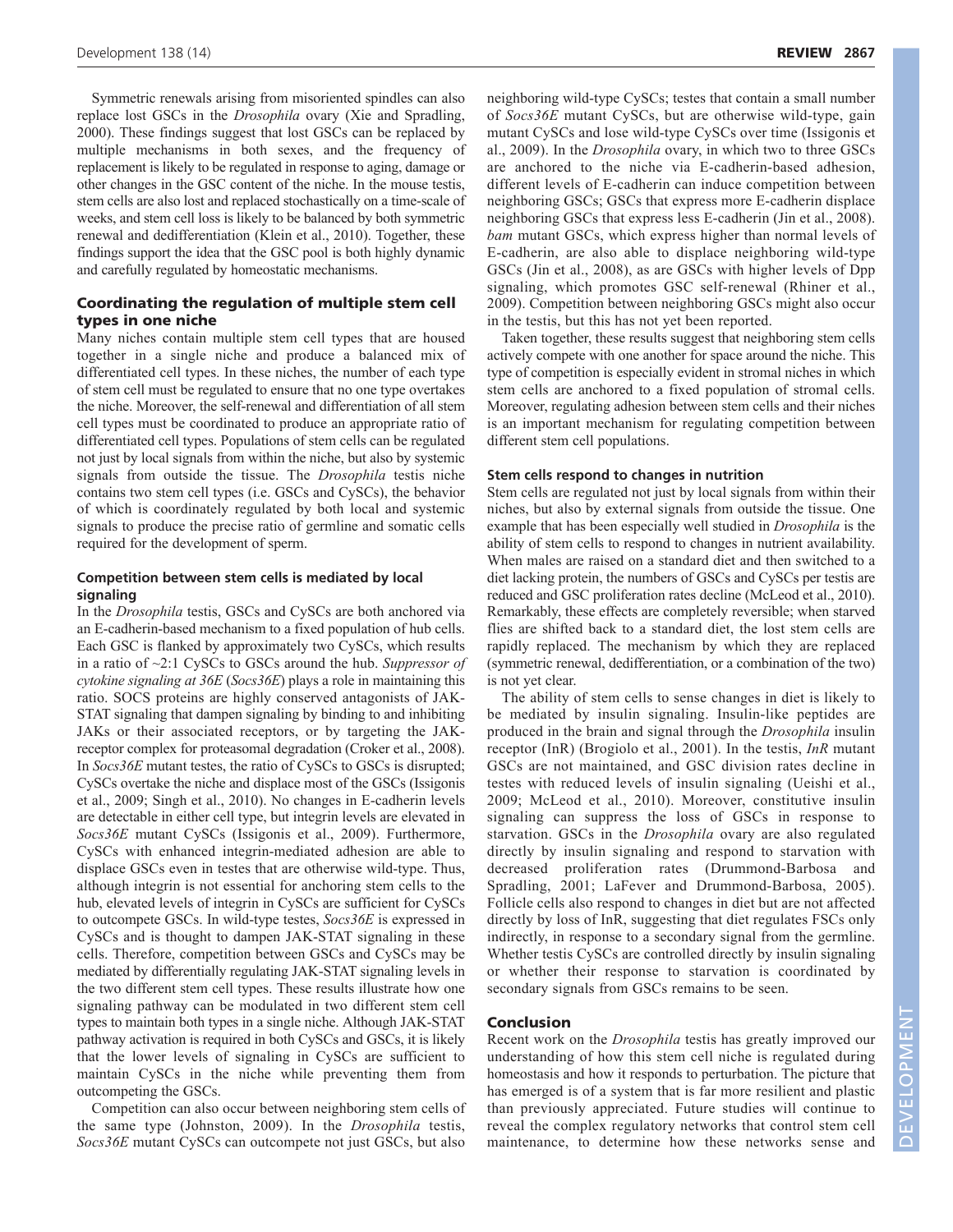respond to change within or outside the niche, and to extend our understanding of stem cell regeneration. As many features of the *Drosophila* testis stem cell niche are likely to be conserved, these studies have broad implications for mammalian stem cell biology and stem cell-based medicine.

#### **Acknowledgements**

We thank two anonymous reviewers for thoughtful suggestions and Melanie Issigonis for help with illustrations and for critical review of the manuscript. This work was supported by grants from the NIH to E.L.M. Deposited in PMC for release after 12 months.

#### **Competing interests statement**

The authors declare no competing financial interests.

#### **References**

- **Ables, E. T. and Drummond-Barbosa, D.** (2010). The steroid hormone ecdysone functions with intrinsic chromatin remodeling factors to control female germline stem cells in Drosophila. *Cell Stem Cell* **7**, 581-592.
- **Affolter, M. and Basler, K.** (2007). The Decapentaplegic morphogen gradient: from pattern formation to growth regulation. *Nat. Rev. Genet.* **8**, 663-674.
- **Arbouzova, N. I. and Zeidler, M. P.** (2006). JAK/STAT signalling in *Drosophila*: insights into conserved regulatory and cellular functions. *Development* **133**, 2605-2616.
- **Barroca, V., Lassalle, B., Coureuil, M., Louis, J. P., Le Page, F., Testart, J., Allemand, I., Riou, L. and Fouchet, P.** (2009). Mouse differentiating spermatogonia can generate germinal stem cells in vivo. *Nat. Cell Biol.* **11**, 190- 196.
- **Becker, P. B. and Horz, W.** (2002). ATP-dependent nucleosome remodeling. *Annu. Rev. Biochem.* **71**, 247-273.
- **Bouazoune, K. and Brehm, A.** (2006). ATP-dependent chromatin remodeling complexes in Drosophila. *Chromosome Res.* **14**, 433-449.
- **Boyer, L. A., Mathur, D. and Jaenisch, R.** (2006). Molecular control of pluripotency. *Curr. Opin. Genet. Dev.* **16**, 455-462.
- **Boyle, M., Wong, C., Rocha, M. and Jones, D. L.** (2007). Decline in self-renewal factors contributes to aging of the stem cell niche in the Drosophila testis. *Cell Stem Cell* **1**, 470-478.
- **Brawley, C. and Matunis, E.** (2004). Regeneration of male germline stem cells by spermatogonial dedifferentiation in vivo. *Science* **304**, 1331-1334.
- **Brogiolo, W., Stocker, H., Ikeya, T., Rintelen, F., Fernandez, R. and Hafen, E.** (2001). An evolutionarily conserved function of the Drosophila insulin receptor and insulin-like peptides in growth control. *Curr. Biol.* **11**, 213-221.

**Chen, D. and McKearin, D.** (2003). Dpp signaling silences bam transcription directly to establish asymmetric divisions of germline stem cells. *Curr. Biol.* **13**, 1786-1791.

- **Cheng, J., Turkel, N., Hemati, N., Fuller, M. T., Hunt, A. J. and Yamashita, Y. M.** (2008). Centrosome misorientation reduces stem cell division during ageing. *Nature* **456**, 599-604.
- **Cheng, J., Tiyaboonchai, A., Yamashita, Y. M. and Hunt, A. J.** (2011). Asymmetric division of cyst stem cells in Drosophila testis is ensured by anaphase spindle repositioning. *Development* **138**, 831-837.

**Cherry, C. M. and Matunis, E. L.** (2010). Epigenetic regulation of stem cell maintenance in the Drosophila testis via the nucleosome-remodeling factor NURF. *Cell Stem Cell* **6**, 557-567.

- **Croker, B. A., Kiu, H. and Nicholson, S. E.** (2008). SOCS regulation of the JAK/STAT signalling pathway. *Semin. Cell Dev. Biol.* **19**, 414-422.
- **Davies, E. L. and Fuller, M. T.** (2008). Regulation of self-renewal and differentiation in adult stem cell lineages: lessons from the Drosophila male germ line. *Cold Spring Harb. Symp. Quant. Biol.* **73**, 137-145.
- **de Cuevas, M. and Spradling, A. C.** (1998). Morphogenesis of the *Drosophila* fusome and its implications for oocyte specification. *Development* **125**, 2781- 2789.
- **Deng, W. and Lin, H.** (1997). Spectrosomes and fusomes anchor mitotic spindles during asymmetric germ cell divisions and facilitate the formation of a polarized microtubule array for oocyte specification in Drosophila. *Dev. Biol.* **189**, 79-94.
- **DiNardo, S., Okegbe, T., Wingert, L., Freilich, S. and Terry, N.** (2011). *lines* and *bowl* affect the specification of cyst stem cells and niche cells in the *Drosophila* testis. *Development* **138**, 1687-1696.
- **Drummond-Barbosa, D.** (2008). Stem cells, their niches and the systemic environment: an aging network. *Genetics* **180**, 1787-1797.
- **Drummond-Barbosa, D. and Spradling, A. C.** (2001). Stem cells and their progeny respond to nutritional changes during Drosophila oogenesis. *Dev. Biol.* **231**, 265-278.
- **Flaherty, M. S., Salis, P., Evans, C. J., Ekas, L. A., Marouf, A., Zavadil, J., Banerjee, U. and Bach, E. A.** (2010). chinmo is a functional effector of the JAK/STAT pathway that regulates eye development, tumor formation, and stem cell self-renewal in Drosophila. *Dev. Cell* **18**, 556-568.
- **Förstemann, K., Tomari, Y., Du, T., Vagin, V. V., Denli, A. M., Bratu, D. P., Klattenhoff, C., Theurkauf, W. E. and Zamore, P. D.** (2005). Normal microRNA maturation and germ-line stem cell maintenance requires Loquacious, a double-stranded RNA-binding domain protein. *PLoS Biol.* **3**, e236.
- **Fuller, M. T.** (1993). Spermatogenesis. In *The Development of Drosophila melanogaster* (ed. M. Bate and A. Martinez Arias), pp. 71-147. Cold Spring Harbor, NY: Cold Spring Harbor Laboratory Press.
- Fuller, M. T. and Spradling, A. C. (2007). Male and female Drosophila germline stem cells: two versions of immortality. *Science* **316**, 402-404.
- **Gan, Q., Schones, D. E., Ho Eun, S., Wei, G., Cui, K., Zhao, K. and Chen, X.** (2010). Monovalent and unpoised status of most genes in undifferentiated cellenriched Drosophila testis. *Genome Biol.* **11**, R42.
- **Gönczy, P. and DiNardo, S.** (1996). The germ line regulates somatic cyst cell proliferation and fate during Drosophila spermatogenesis. *Development* **122**, 2437-2447.
- **Guenther, M. G., Levine, S. S., Boyer, L. A., Jaenisch, R. and Young, R. A.** (2007). A chromatin landmark and transcription initiation at most promoters in human cells. *Cell* **130**, 77-88.
- **Hardy, R. W., Tokuyasu, K. T., Lindsley, D. L. and Garavito, M.** (1979). The germinal proliferation center in the testis of Drosophila melanogaster. *J. Ultrastruct. Res.* **69**, 180-190.
- **Hatfield, S. D., Shcherbata, H. R., Fischer, K. A., Nakahara, K., Carthew, R. W. and Ruohola-Baker, H.** (2005). Stem cell division is regulated by the microRNA pathway. *Nature* **435**, 974-978.
- **Hatini, V., Green, R. B., Lengyel, J. A., Bray, S. J. and DiNardo, S.** (2005). The Drumstick/Lines/Bowl regulatory pathway links antagonistic Hedgehog and Wingless signaling inputs to epidermal cell differentiation. *Genes Dev.* **19**, 709- 718.
- **Hombría, J. C. and Brown, S.** (2002). The fertile field of Drosophila Jak/STAT signalling. *Curr. Biol.* **12**, R569-R575.
- **Inaba, M., Yuan, H., Salzmann, V., Fuller, M. T. and Yamashita, Y. M.** (2010). E-cadherin is required for centrosome and spindle orientation in Drosophila male germline stem cells. *PLoS ONE* **5**, e12473.
- **Issigonis, M., Tulina, N., de Cuevas, M., Brawley, C., Sandler, L. and Matunis, E.** (2009). JAK-STAT signal inhibition regulates competition in the Drosophila testis stem cell niche. *Science* **326**, 153-156.
- Jasper, H. and Jones, D. L. (2010). Metabolic regulation of stem cell behavior and implications for aging. *Cell Metab.* **12**, 561-565.
- Jin, Z. and Xie, T. (2007). Dcr-1 maintains Drosophila ovarian stem cells. *Curr. Biol.* **17**, 539-544.
- **Jin, Z., Kirilly, D., Weng, C., Kawase, E., Song, X., Smith, S., Schwartz, J. and Xie, T.** (2008). Differentiation-defective stem cells outcompete normal stem cells for niche occupancy in the Drosophila ovary. *Cell Stem Cell* **2**, 39-49.
- Johnston, L. A. (2009). Competitive interactions between cells: death, growth, and geography. *Science* **324**, 1679-1682.
- **Kai, T. and Spradling, A.** (2004). Differentiating germ cells can revert into functional stem cells in Drosophila melanogaster ovaries. *Nature* **428**, 564-569.
- **Kawase, E., Wong, M. D., Ding, B. C. and Xie, T.** (2004). Gbb/Bmp signaling is essential for maintaining germline stem cells and for repressing bam
- transcription in the Drosophila testis. *Development* **131**, 1365-1375. **Kiger, A. A., Jones, D. L., Schulz, C., Rogers, M. B. and Fuller, M. T.** (2001). Stem cell self-renewal specified by JAK-STAT activation in response to a support cell cue. *Science* **294**, 2542-2545.
- **Kitadate, Y. and Kobayashi, S.** (2010). Notch and Egfr signaling act antagonistically to regulate germ-line stem cell niche formation in Drosophila male embryonic gonads. *Proc. Natl. Acad. Sci. USA* **107**, 14241-14246.
- **Klein, A. M., Nakagawa, T., Ichikawa, R., Yoshida, S. and Simons, B. D.** (2010). Mouse germ line stem cells undergo rapid and stochastic turnover. *Cell Stem Cell* **7**, 214-224.
- **LaFever, L. and Drummond-Barbosa, D.** (2005). Direct control of germline stem cell division and cyst growth by neural insulin in Drosophila. *Science* **309**, 1071- 1073.
- **Le Bras, S. and Van Doren, M.** (2006). Development of the male germline stem cell niche in Drosophila. *Dev. Biol.* **294**, 92-103.
- **Leatherman, J. L. and Dinardo, S.** (2008). Zfh-1 controls somatic stem cell selfrenewal in the Drosophila testis and nonautonomously influences germline stem cell self-renewal. *Cell Stem Cell* **3**, 44-54.
- Leatherman, J. L. and Dinardo, S. (2010). Germline self-renewal requires cyst stem cells and stat regulates niche adhesion in Drosophila testes. *Nat. Cell Biol.* **12**, 806-811.
- **Lee, S., Zhou, L., Kim, J., Kalbfleisch, S. and Schöck, F.** (2008). Lasp anchors the *Drosophila* male stem cell niche and mediates spermatid individualization. *Mech. Dev.* **125**, 768-776.
- **Lee, Y. S., Nakahara, K., Pham, J. W., Kim, K., He, Z., Sontheimer, E. J. and Carthew, R. W.** (2004). Distinct roles for Drosophila Dicer-1 and Dicer-2 in the siRNA/miRNA silencing pathways. *Cell* **117**, 69-81.
- **Marthiens, V., Kazanis, I., Moss, L., Long, K. and ffrench-Constant, C.** (2010). Adhesion molecules in the stem cell niche-more than just staying in shape? *J. Cell Sci.* **123**, 1613-1622.